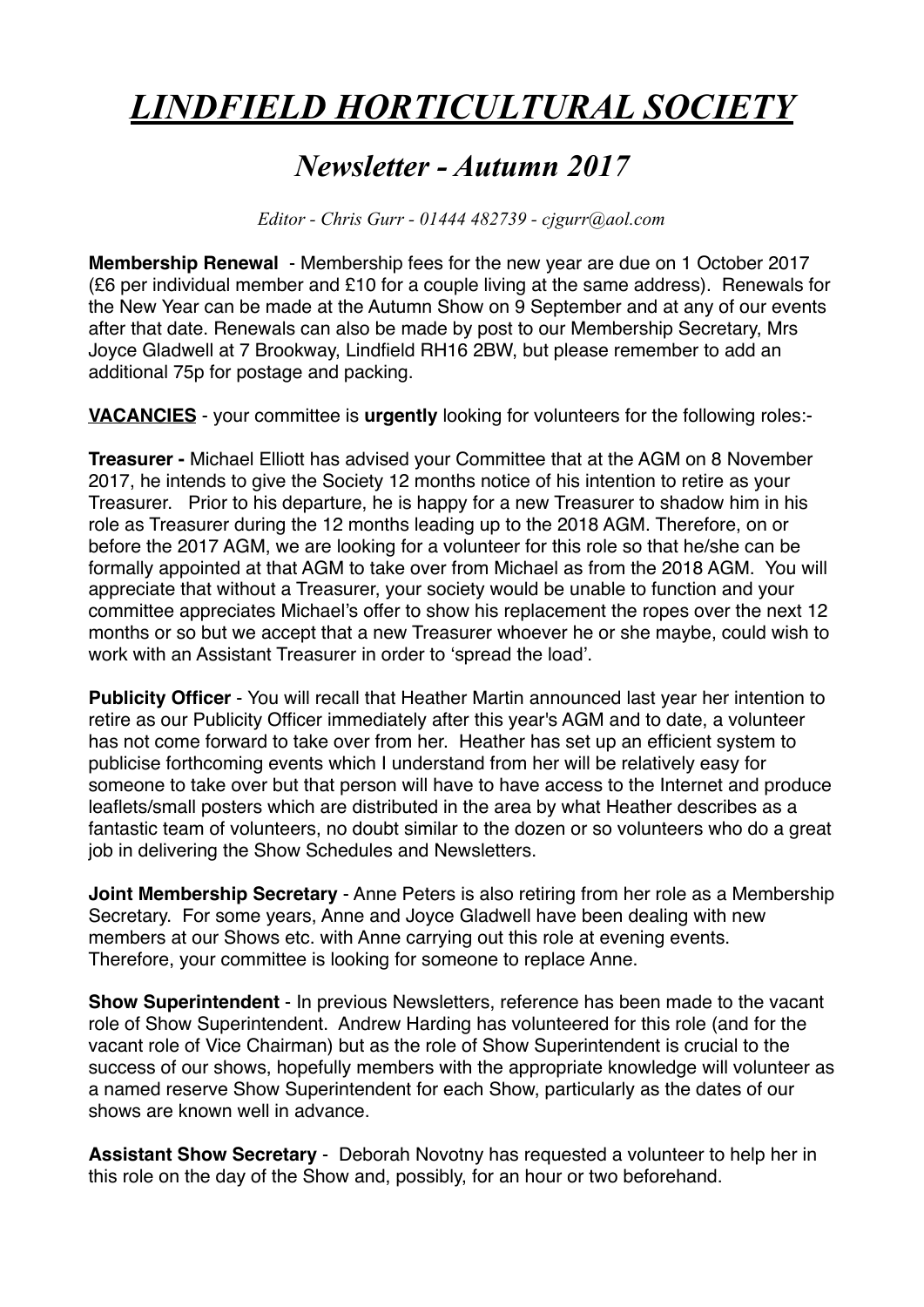**A Coup for the Society -** This is very much advance notice but our talk's organiser Wendy Dumbleton, has managed to persuade Nick Bailey to come and talk to the Society on the Chelsea Physic Garden on the 11<sup>th</sup> April 2018. Many of you will have seen Nick each week on Gardeners World with Monty Don. He writes regularly for several gardening publications including The Garden. He was formally the Head Gardener of the Chelsea Physic Garden and he is currently Garden Journalist of the Year. Nick is a very accomplished and much sort after speaker and we are very lucky to secure his services. His talk on the 11<sup>th</sup> April 2018 will be by ticket entry only and the charge for Members will be £5, tickets will be available in the new year. Members will be given priority in purchasing tickets but some may be available for guests at £7.50.

**Suttons's and Dobbies's Seeds** - The Suttons and Dobies Catalogues for the 2017/8 season should hopefully be available at our October Meetings. Members of the Society ordering their seeds and plants through this scheme will receive a 25% discount on Seeds and a 10% discount on other items. It does not matter how much you order £5 or £50 it all adds to the total on which the Society itself gets a commission (dependent on the total amount of seeds ordered). So if you purchase Sutton's or Dobies seeds please do it with the Society. There is usually a postage charge with orders so anyone only wanting a few seeds where the postage outweighs the saving, can send their order to the Treasurer who will make a collective order and share out the cost of postage. If you would like to reserve a catalogue please ring 483039 leaving your name and address and which catalogue you would like.

## **Forthcoming events:**-

**2 September** - Sundries Centre open 9.30 to 11.00

**9 September** - Autumn Show - 2pm - as mentioned in the last paragraph of the Editorial, we are looking for more entrants and exhibitors.

**24 September** - Sundries Centre open 9.30 to 11.00

**7 October** - Sundries Centre open 9.30 to 11.00

**11 October** - Talk - 8pm - on 'The Gardens of Great Windsor Park' by Harvey Stephens who many of you will know was for some years the head gardener at Borde Hill, during which time, the garden won the 2004 HHA/ Christies' Garden of the year award. Harvey joined the Crown Estate as head gardener at Savill Garden in 2006. As Deputy Keeper of Gardens, he is now responsible for a large team looking after Savill, Valley and Frogmore Gardens, which collectively hold one of the country's finest plant collections. More information - Wendy Dumbleton.

**14 October** - 10pm - Coffee morning and Plant sale.

**26 October – Autumn Colour at High Beeches Woodland and Water Garden.** This will be a self drive / shared lifts outing. High Beeches have agreed to open early at 11am just for us so we can have the place to ourselves until they open to the public at 1.00. Many of you will know this garden but this is an opportunity for a lovely walk through what we hope will be spectacular Autumn colours. The Café will be open for tea/coffee, cake and light lunches. Entrance Fee - £7.00. Application forms can be found on the website [www.linfieldhorts.org.uk](http://www.linfieldhorts.org.uk/) or they will be available at the Autumn Show. More information contact Rose Mortenson - 01444 483229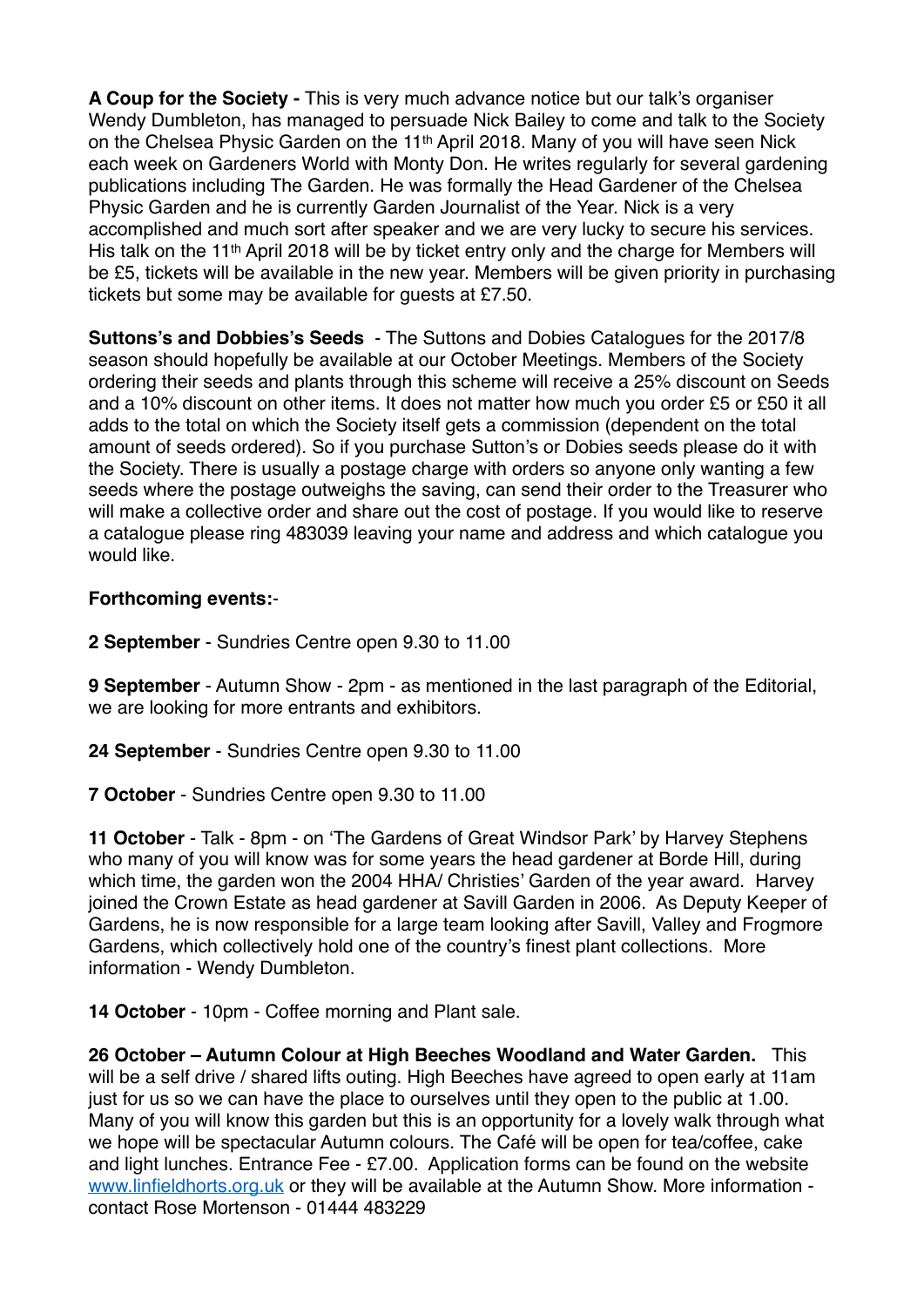**29 October** - Sundries Centre opens 9.30 to 11.00 for the last time in 2017

**8 November** - AGM followed by talk from Jim Stockwell - details to follow in Winter Newsletter.

**1 December** - Christmas Social - tickets go on sale at the October coffee morning, the October talk and the A.G.M. The ticket numbers will be limited to 114 and will be sold on a first-come, first-served basis and to members only. The ticket price is as last year at £10. The entertainment this year is provided by 'The Chord Wanglers', a Barbershop Quartet who will be performing songs from their repertoire, as well as seasonal favourites. Come along and enjoy yourselves, the format of the evening as always, remains the same – good company, good food, a glass or two of wine and great entertainment. More information Debbie Anscombe 413193.

**2018** - A reminder that now is the time of year to make final thoughts about saving seeds for the seed swap at the coffee morning on **2 February 2018** and following events at the KEH.

**Editorial** -Thanks to the organisers and volunteer helpers, we've had another great Summer of Events and I am hopeful that before the AGM on 8 November, volunteers will have put their names forward in respect of the vacancies detailed above. Some of the vacant roles 'only' require a few hours on a very few days each year. Your committee appreciates the efficient and conscientious way Michael, Heather and Anne have carried out their roles within your society over many years.

The Garden Forum was a great success and the panel of very knowledgeable experts were entertaining and had lots of fascinating advise to give.

Unfortunately, the talk about Hever Castle had to be cancelled but was replaced by a fascinating talk on the growing of Dahlias by Mr and Mrs Ramsey of Withypitts Dahlias Ltd which is based just outside Turners Hill. Hearing about turning their passion of growing Dahlias into a successful business after they retired, doing everything themselves and never working on a Sunday was inspiring. Well worth a visit, especially during the dahlia season. Similar to a talk early this year on growing Alstroemeria in this country, Mr Ramsay reminded us that only about 15% of cut flowers sold in the UK are grown here.

As in previous years, our outings have been very enjoyable this year. Amongst the many good things to see at Pashley Manor during our visit on 4th May, the tulips were spectacular and the visit to King John's Nursery on the way home made for a great day out. My stroll around Hope Park Gardens on 22nd June was lovely followed by my first visit to Merriments which I had heard was worthwhile going to and, it was.

Although there was much to see during our visit to Emmetts Garden on 18th July, just experiencing the wonderful aroma whilst sitting in the rose garden was alone well worth the visit. We then had an amazing journey through very very narrow lanes to Hever Castle. There's so many good things to say about Hever Castle and it's gardens. Some of our members spent longer than they had planned in the castle and, during my 'ramble' to enjoy an ice cream by the lake, I discovered some spectacular 'garden rooms'.

The all day trip to the Country Show at Great Comp on 12th August was well worth while as could be seen by the large number of purchases brought back to Lindfield. Just sitting in a comfortable seat near to the temporary stage, listening to the talented band 'do their thing' and surrounded by the lovely garden, was worth the visit and for many, a Pims